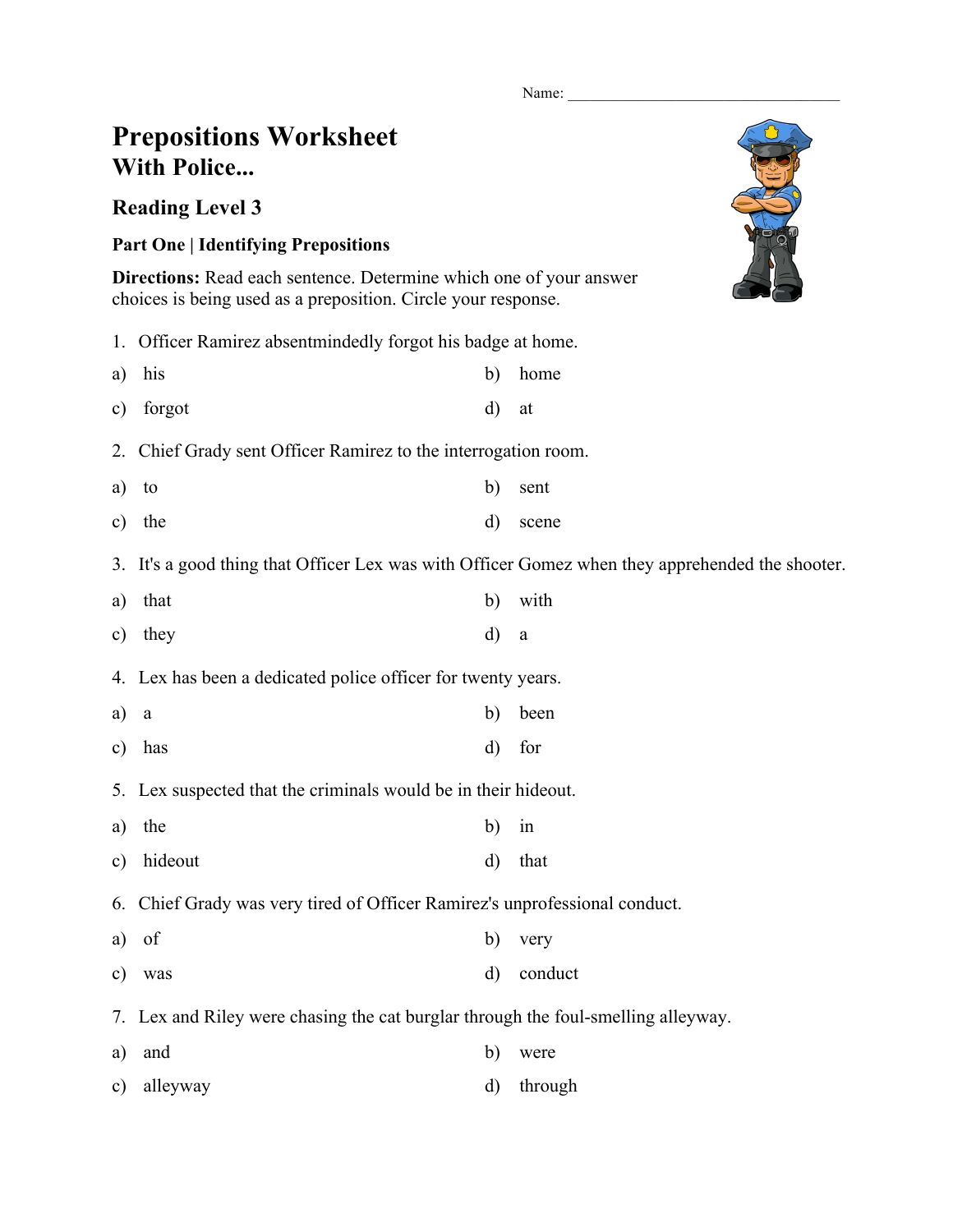|               | 8. Gomez swore that he would not stop pursuing the perpetrators of this heinous act until they<br>were all behind bars. |              |                 |  |  |  |  |
|---------------|-------------------------------------------------------------------------------------------------------------------------|--------------|-----------------|--|--|--|--|
| a)            | all                                                                                                                     | b)           | not             |  |  |  |  |
| c)            | behind                                                                                                                  | $\mathbf{d}$ | were            |  |  |  |  |
|               | 9. Officer Lex threw the cat burglar against the wall and read him his Miranda rights.                                  |              |                 |  |  |  |  |
| a)            | and                                                                                                                     | b)           | against         |  |  |  |  |
| c)            | his                                                                                                                     | d)           | threw           |  |  |  |  |
| 10.           | Chief Grady was neither warm nor sweet so, accordingly, he took his coffee cold and<br>without sugar.                   |              |                 |  |  |  |  |
| a)            | without                                                                                                                 | b)           | SO <sub>1</sub> |  |  |  |  |
| c)            | nor                                                                                                                     | $\mathbf{d}$ | wasn't          |  |  |  |  |
|               | Gomez found the fugitive hiding under her acquaintance's bed.<br>11.                                                    |              |                 |  |  |  |  |
| a)            | her                                                                                                                     | b)           | bed             |  |  |  |  |
| c)            | under                                                                                                                   | $\mathbf{d}$ | hiding          |  |  |  |  |
| 12.           | Officer Lex couldn't finish his paperwork before lunchtime.                                                             |              |                 |  |  |  |  |
| a)            | lunchtime                                                                                                               | b)           | couldn't        |  |  |  |  |
| c)            | his                                                                                                                     | $\rm d$      | before          |  |  |  |  |
| 13.           | The cat burglar dexterously jumped over the barbed wire fence and kept running.                                         |              |                 |  |  |  |  |
| a)            | over                                                                                                                    | b)           | and             |  |  |  |  |
|               | c) The                                                                                                                  |              | d) kept         |  |  |  |  |
| 14.           | Officer Lex lost all hope for solving the case once the dastardly cat burglar had escaped.                              |              |                 |  |  |  |  |
| a)            | all                                                                                                                     | b)           | had             |  |  |  |  |
| $\mathbf{c})$ | once                                                                                                                    | $\rm d)$     | for             |  |  |  |  |
| 15.           | Officer Lex acted bravely during the dramatic chase but the suspect eluded him.                                         |              |                 |  |  |  |  |
| a)            | but                                                                                                                     | b)           | during          |  |  |  |  |
| c)            | chase                                                                                                                   | d)           | the             |  |  |  |  |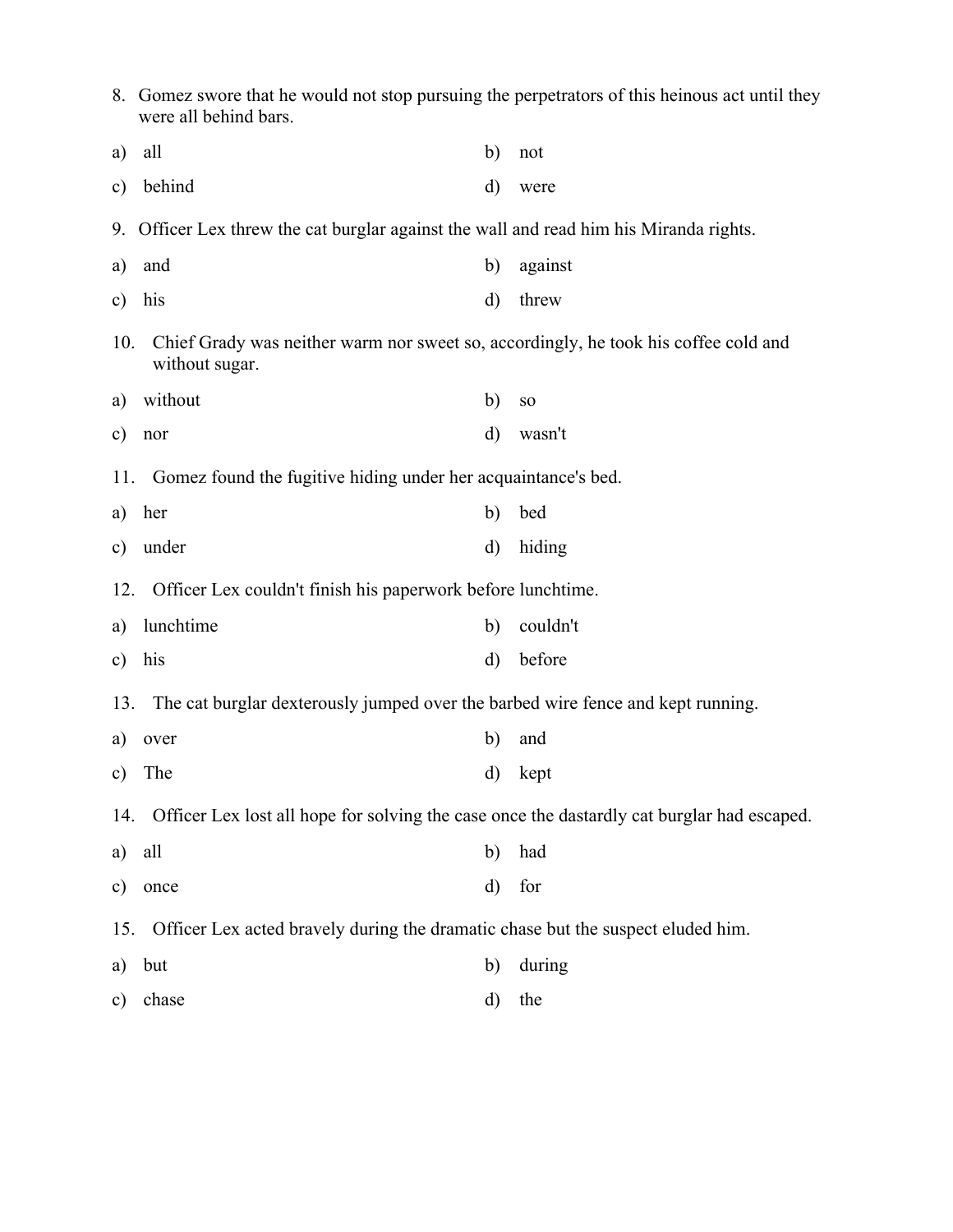| 16.           | Lex knew that if he didn't examine the crime scene carefully, evidence would slip between<br>the cracks. |              |                                                                                              |  |  |  |
|---------------|----------------------------------------------------------------------------------------------------------|--------------|----------------------------------------------------------------------------------------------|--|--|--|
| a)            | if                                                                                                       | b)           | slip                                                                                         |  |  |  |
| $\mathbf{c})$ | between                                                                                                  | d)           | that                                                                                         |  |  |  |
| 17.           | Officers Lex and Gomez heard five or six gunshots and ran toward them to investigate.                    |              |                                                                                              |  |  |  |
| a)            | or                                                                                                       | b)           | and                                                                                          |  |  |  |
| $\mathbf{c})$ | toward                                                                                                   | $\rm d)$     | them                                                                                         |  |  |  |
|               | 18. Lex jumped into the firefight so that he could protect the endangered hostage.                       |              |                                                                                              |  |  |  |
| a)            | ${\bf SO}$                                                                                               | b)           | he                                                                                           |  |  |  |
| $\mathbf{c})$ | could                                                                                                    | $\mathbf{d}$ | into                                                                                         |  |  |  |
| 19.           | Officers Lex and Gomez got their pistols and walkie talkies from the supply room.                        |              |                                                                                              |  |  |  |
| a)            | from                                                                                                     | b)           | got                                                                                          |  |  |  |
| $\mathbf{c})$ | the                                                                                                      | d)           | their                                                                                        |  |  |  |
| 20.           | Ramirez seems fearless but he is cripplingly afraid of bugs.                                             |              |                                                                                              |  |  |  |
| a)            | but                                                                                                      | b)           | of                                                                                           |  |  |  |
| $\mathbf{c})$ | seems                                                                                                    | $\mathbf{d}$ | is                                                                                           |  |  |  |
| 21.           | Officer Lex searched fastidiously for clues that might help him solve the crime.                         |              |                                                                                              |  |  |  |
| a)            | might                                                                                                    | b)           | that                                                                                         |  |  |  |
| $\mathbf{c})$ | him                                                                                                      | d)           | for                                                                                          |  |  |  |
|               | 22. Lex was having trouble sleeping at night ever since the cat burglar eluded him.                      |              |                                                                                              |  |  |  |
| a)            | was                                                                                                      | b)           | him                                                                                          |  |  |  |
| $\mathbf{c})$ | at                                                                                                       | d)           | ever                                                                                         |  |  |  |
| 23.           | police car.                                                                                              |              | Officer Gomez read the cat burglar his Miranda rights and then forcefully threw him into the |  |  |  |
| a)            | into                                                                                                     | b)           | car                                                                                          |  |  |  |
| $\mathbf{c})$ | then                                                                                                     | $\rm d)$     | his                                                                                          |  |  |  |
| 24.           | The cat burglar sat before the judge and awaited his punishment.                                         |              |                                                                                              |  |  |  |
| a)            | sat                                                                                                      | b)           | and                                                                                          |  |  |  |
| $\mathbf{c})$ | before                                                                                                   | d)           | the                                                                                          |  |  |  |